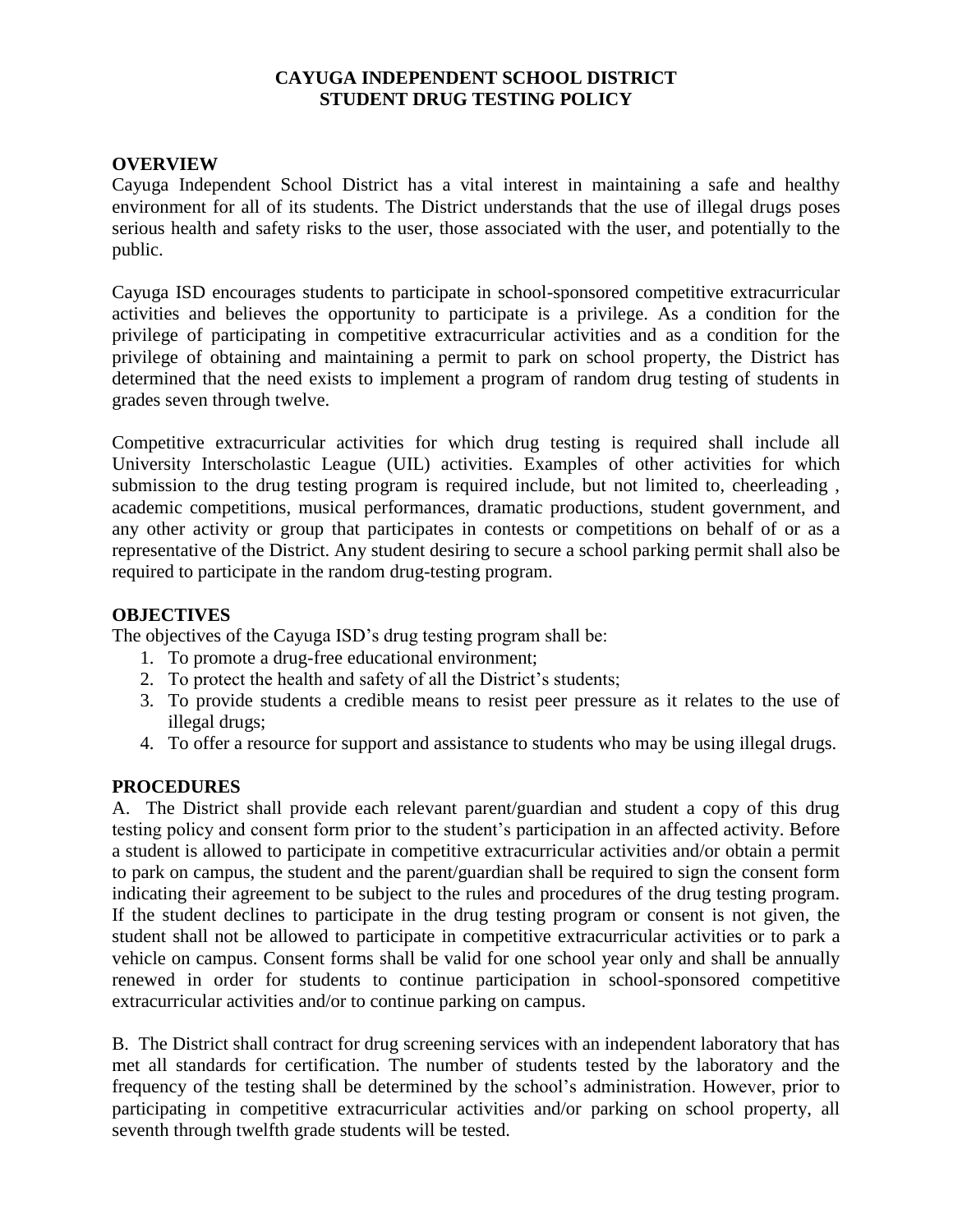Other elements of the testing process shall be delegated to the contracted laboratory, including the random selection of students to be tested, the collection of samples, and the analysis process. The screening shall be conducted by qualified laboratory personnel in accordance with accepted practices and procedures. Drug screening shall be accomplished by urinalysis using accepted immunological screening procedures. Chain of custody documentation shall be maintained throughout the collection and testing processes.

C. Personnel from the drug testing laboratory shall collect urine samples under conditions that are no more intrusive than those experienced in a public restroom. The Superintendent, in cooperation with the drug testing service provider, shall develop administrative regulations for collection and testing.

D. Students shall be randomly selected by the drug testing contractor for each testing occurrence. Under no circumstances shall human interference be allowed to alter the randomized nature of student selection. If a student is absent on the day of the random test, a sample shall be collected on the next random testing date.

# **SCREENING PARAMETERS**

For purposes of this policy, the term "drug" shall be defined as any substance considered illegal by either federal or Texas law, or that is controlled by the United States Food and Drug Administration including, but not limited to, the following:

- 1. Amphetamines / methamphetamines (speed, uppers, diet pill);
- 2. Barbiturates (downers, sleeping pills);
- 3. Benzodiazepines (Valium, Librium);
- 4. Cannabinoid (marijuana);
- 5. Cocaine metabolite;
- 6. Ethanol (alcohol);
- 7. Hallucinogens (LSD);
- 8. Opiates (heroin, morphine, codeine);
- 9. Phencyclidine (PCP, angel dust);
- 10. Propoxyphene (Darvon); and
- 11. Anabolic steroids (performance-enhancing drugs).

Cayuga ISD reserves the right to test for any and all illegal or controlled substances as determined at the discretion of the District.

# **NONCOMPLIANCE, TAMPERING OR REFUSAL TO TEST**

Noncompliance with any drug testing procedures by any student shall be considered a violation of this policy. Such noncompliance shall also be reported to the principal, athletic director, and/or sponsor. A student who refuses to be tested when selected or who is determined to have tampered with a sample shall be deemed to have a positive test result and shall be subject to the appropriate consequences depending on previous positive test results, if any. The parent or guardian of such a student shall be notified of the student's noncompliance or refusal to test and of the consequences.

# **USE OF RESULTS**

Drug test results shall be used to determine eligibility for participation in extracurricular activities and for parking a vehicle on campus. The previsions of this policy shall not limit or affect the application of state law, local polity, or the Student Code of Conduct. A student who commits a disciplinary offense, including drug-related offenses shall be subject to the consequences defined in the Student Code of Conduct and Chapter 37 of the Texas Educational Code.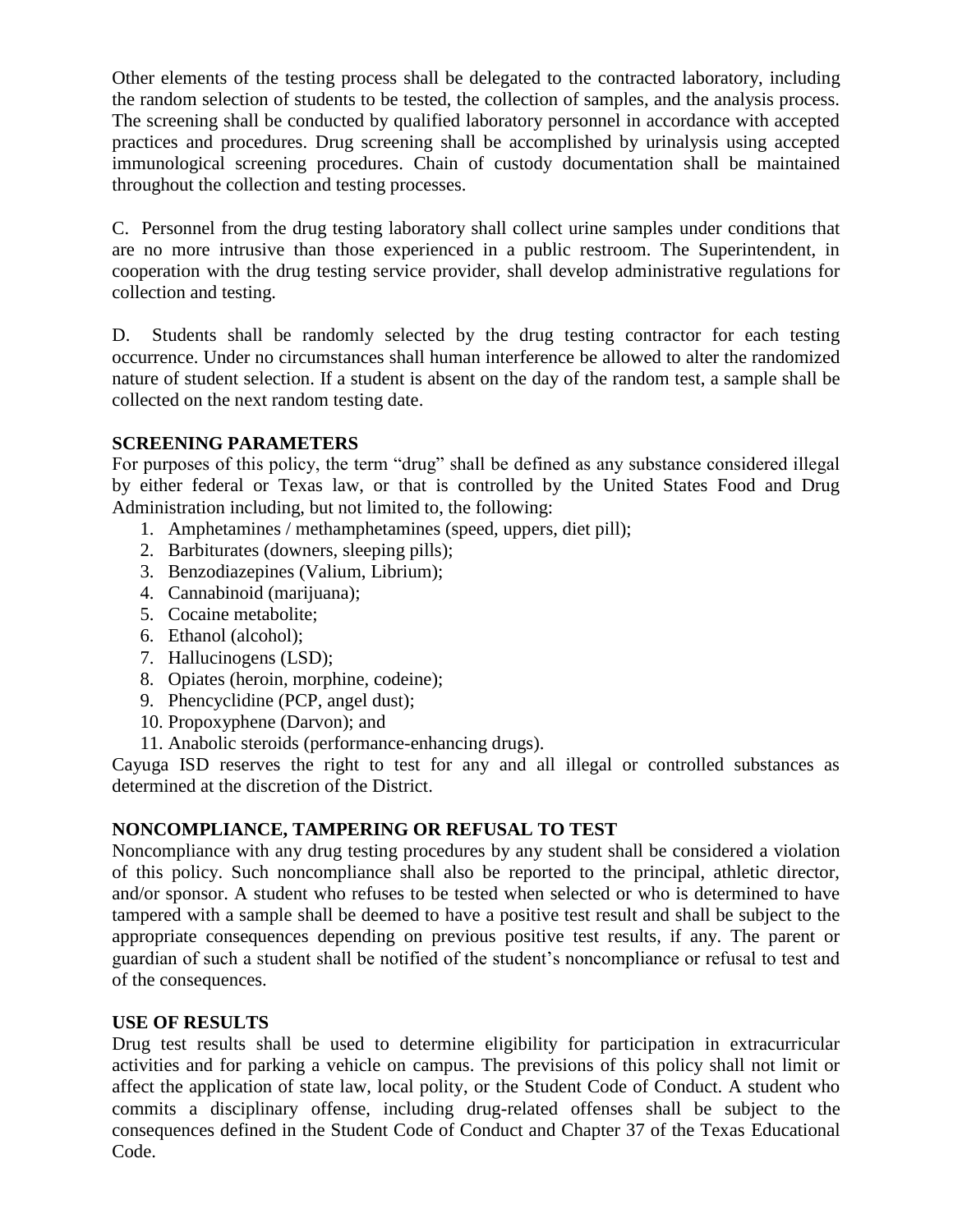# **CONFIDENTIALITY**

The collection and coding of specimen samples shall be executed in a manner that ensures proper identification and confidentiality.

Test results shall be confidential and shall be disclosed to the student, the student's parents/guardians, the sponsor of the student's extracurricular activities, the campus parking permit official (when applicable), and only those designated District officials who need the information in order to administer the testing program and assist those requesting help. Test results shall not be maintained with a student's academic record.

Test results shall be released only upon written request of a parent/guardian or to a student who is of legal age. Test results shall be destroyed within sixty days of when the student graduates. If the student withdraws before graduation and does not return, records shall be destroyed when the student reaches nineteen years of age.

The drug testing laboratory shall be prohibited from releasing any statistical information relating to the nature or rate of any positive tests that result from the testing program to any person, organization, news publication, or the media without the expressed written consent of Cayuga ISD. The laboratory shall, however, provide the District with a report, at least once per semester, that includes the number of tests performed during the specified period, the rate of both positive and negative results, and a list of the substances identified from any positive specimens.

## **CONFIRMATION OF POSITIVE TEST RESULTS**

An initial positive test shall be confirmed by a second test of the same specimen and reviewed by a Medical Review Officer (MRO) before being reported as positive.

Upon receiving results of a positive test, the District shall notify the student and student's parent/guardian if the student is under the age of 18. If the parent/guardian contends there is a medical explanation for a positive test, the student or parent/guardian must notify the Superintendent or designee and provide the medical documentation within five days from the time they were initially notified. If not, the positive result shall stand.

District personnel shall schedule a meeting with the student, the student's parent/guardian if the student is under the age of 18, and the athletic director or sponsor of the relevant competitive extracurricular activity to review the test results and discuss consequences.

## **APPEAL OF POSITIVE TEST RESULTS**

Should a student and/or parent/guardian elect to appeal a positive test result, the second half of the specimen in question may be tested by a laboratory agreed upon by the District. In such cases, the student and/or parent/guardian shall assume responsibility for payment of all fees related to the second test.

A written request to appeal a positive test result must be submitted to the Superintendent or designee within five working days from the first notification of the results. The student shall be ineligible for participation in competitive extracurricular activities and/or park on school property while the appeal is pending.

## **RETESTING**

If a student wishes to return to participation in extracurricular activities and/or park on school property after any applicable consequences, the student must be retested at the end of the period of suspension and have a negative test result. Afterwards, the student shall be retested on all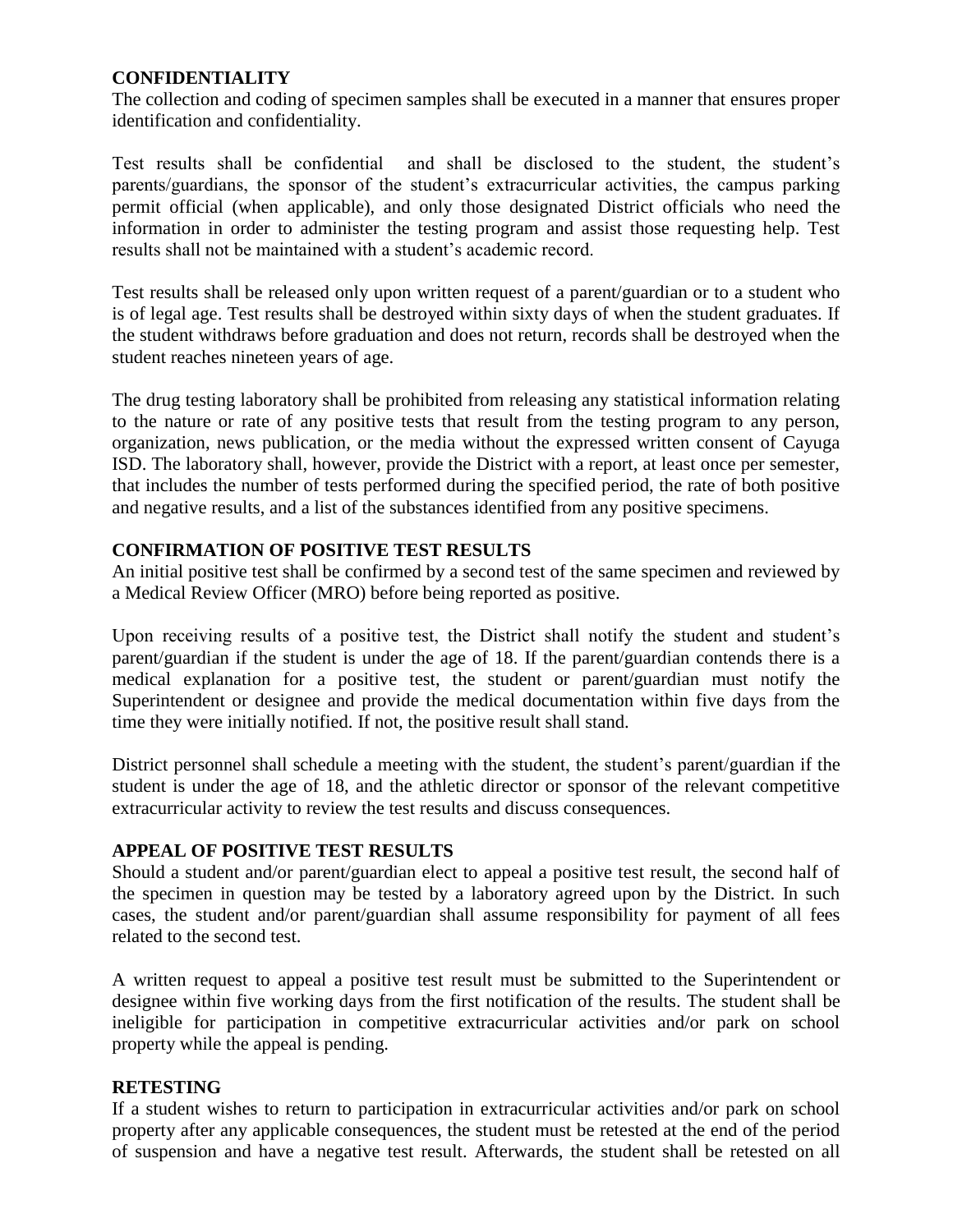random test dates for one calendar year if the student wishes to participate in extracurricular activities and/or park on school property.

The MRO may use quantitative results to determine if positive results on retesting at the end of the suspension period indicate recent use of illicit or banned substances or the natural decline of levels of the illicit or banned substances from the body. If the MRO feels that the quantitative levels determined to be above the established cutoffs do not reflect current use by natural decay, then a negative result may be reported.

## **CONSEQUENCES**

Consequences of positive test results shall be cumulative throughout the student's enrollment in Cayuga ISD.

For purposes of this policy, "day" shall mean school day or any nonschool day in which an extracurricular competition or event occurs and the student would have been eligible to participate. Such events may include practices or camps during the summer or on school holidays.

### **FIRST OFFENSE**

Upon a first offense of receiving a confirmed positive drug test, a student shall be suspended from any competitive extracurricular activity, from on-campus parking privileges, and from offcampus privileges during the instructional day (not including academic requirements) for 30 calendar days following the date the student and parent/guardian are notified of the test results.

During the period of suspension, the student may participate in practices but not in any performances or competitive activities.

Prior to reinstatement of extracurricular and/or parking privileges, the student must complete (at the expense of the student or parent/guardian) a drug education program approved by the District. Proof of enrollment and completion of the program must be provided to the principal prior to the student's reinstatement.

#### **SECOND OFFENSE**

Upon a second offense of receiving a confirmed positive drug test, a student shall be suspended from any competitive extracurricular activity, from on-campus parking privileges, and from offcampus privileges during the instructional day (not including academic requirements) for 90 calendar days following the date the student and parent/guardian are notified of the test results.

During the period of suspension, the student shall not be permitted to participate in any practice.

## **THIRD OFFENSE**

Upon a third offense of receiving a confirmed positive drug test, a student shall be suspended from any competitive extracurricular activity, from on-campus parking privileges, and from offcampus privileges during the instructional day (not including academic requirements) for 365 calendar days following the date the student and parent/guardian are notified of the test results.

During the period of suspension, the student shall not be permitted to participate in any practice.

Prior to reinstatement of extracurricular and/or parking privileges, the student shall be required to provide proof of enrollment and completion of a certified drug-abuse program (including private